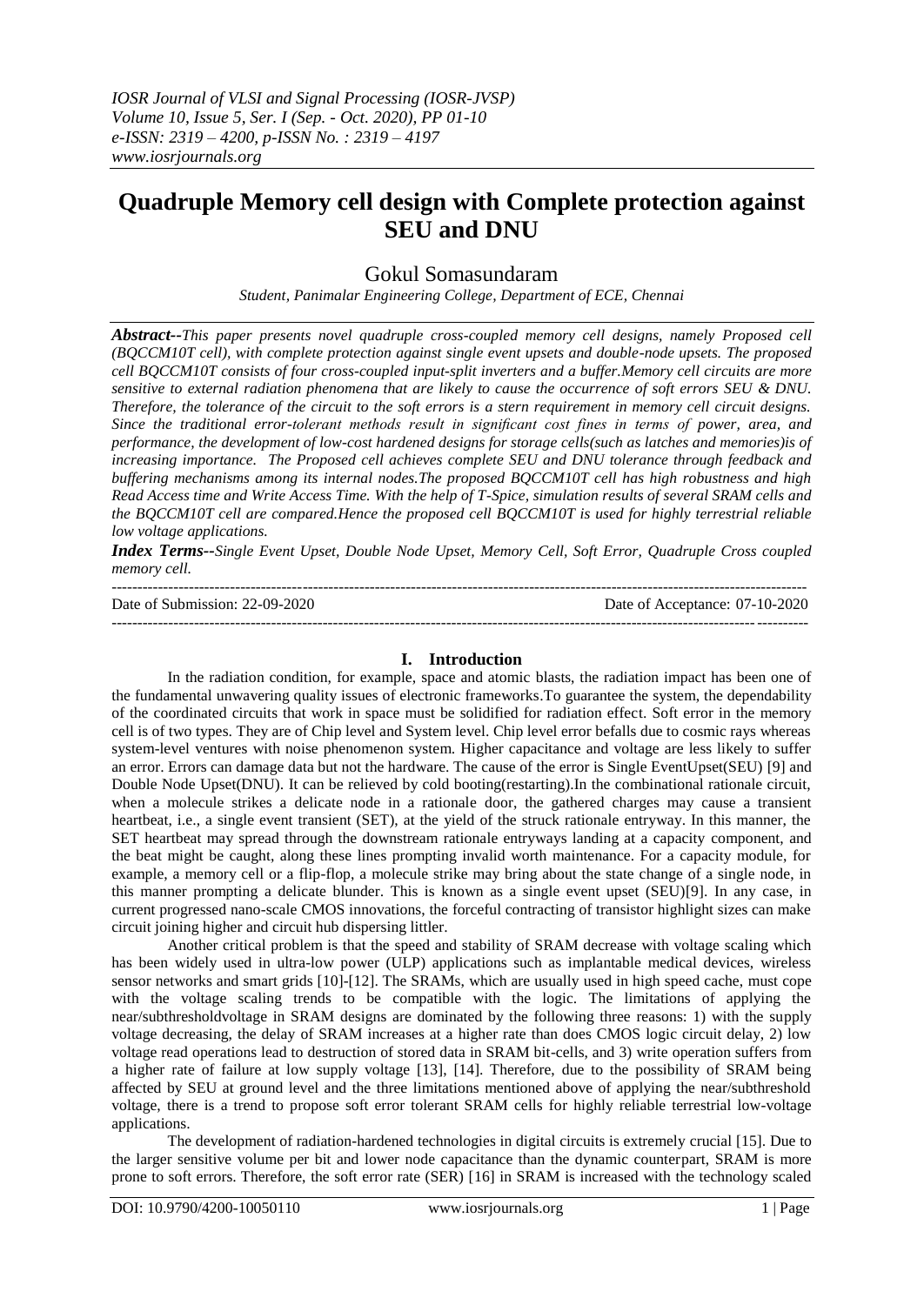in the nano-meter regime. To reduce the SER, numerous alternatives have been proposed to the standard 6T SRAM cell [17]-[25]. The main reinforcementmethod is throughconstructing special topology of transistor connections inside cells to achieve circuit-level protection. The soft error robust Quatro-10T SRAM cell, offering differential read operation with large noise margin was proposed in [17]. However, it can only recover from "1" to "0"; thus, it cannot immune SEU completely. Due to the feedback of the dual node, the dual interlocked storage cell (DICE) [18] can fully immune against single-event transient (SET) occurring on any of its single nodes

Therefore, because of charge-sharing, the strike of one molecule may all the while change the conditions of two hubs in a capacity component, which is known as a double node upset (DNU).There are several varieties of SRAM cell designs. They are Non-volatile, Pseudo, By transistor, Function, Feature, Flip Flop. Non-volatile SRAM is the same as SRAM but saves data when power is off. Pseudo SRAM has a DRAM core, slower than SRAM, has separate refreshing circuits. By transistor type, cells are designed using Bipolar and MOSFETs. By function type, they are asynchronous and synchronous. By feature, they are DDRSRAM (Double Data Rate I/O SRAM) and QDR SRAM (Quad Data Rate I/O SRAM). DDR SRAM is synchronous, has a single write and read port. ODR SRAM has a separate read and write port. Most technologies prefer QDRSRAM since it has quadrate I/O and has separate read and write port.

The proposed Cell completely hardens DNU whereas the existing cell systems partially hardens DNU. The proposed cell has higher compilation time than the existing cell system. The remainder of this paper is composed as follows. section II portrays the existing SEU, as well as partially DNU, hardened cells. Section III portrays the schematics and working standards of the proposed memory cell structures. section IV presents test results and examination results. section V concludes the paper.

#### **II. Existing Memory Designs**

The below sections deal with the existing memory designs. First, it has a standard 6T cell. Then following up on the hardened measurement we deal with NASA13T, LIN12T, RHD12T, QUCCE10T, QUCCM10T. All the memory cell above has a complete SEU hardened cell but a partially DNU hardened cell.

#### *A. 6T Cell*

The schematic of the 6T cell is shown in Figure 1. The storage module of the 6T cell consists of a couple of cross-coupled inverters. The 6T cell is widely used because of its simple construction and small area. However, the 6T cell cannot tolerate an SEU. Therefore, many radiation-hardened cells have been proposed for reliability improvement.



**Figure 1:** 6T cell

The classic design for a SRAM memory cell is thesix transistors design, 6T, shown in Fig. 1. The 6T memory cell uses a feedback loop between two cross-coupled inverters formed by four transistors: N1 − N2 – the pull down NMOS transistors and P3 − P4 – the pull up PMOS transistors. The cross-coupled inverters retain the stored data value. The 6T memory cell has three modes of operation: write mode − data is deposited into the cell, read mode − data is read from the cell, standby mode − the cell is idle and is not being read or written to[2].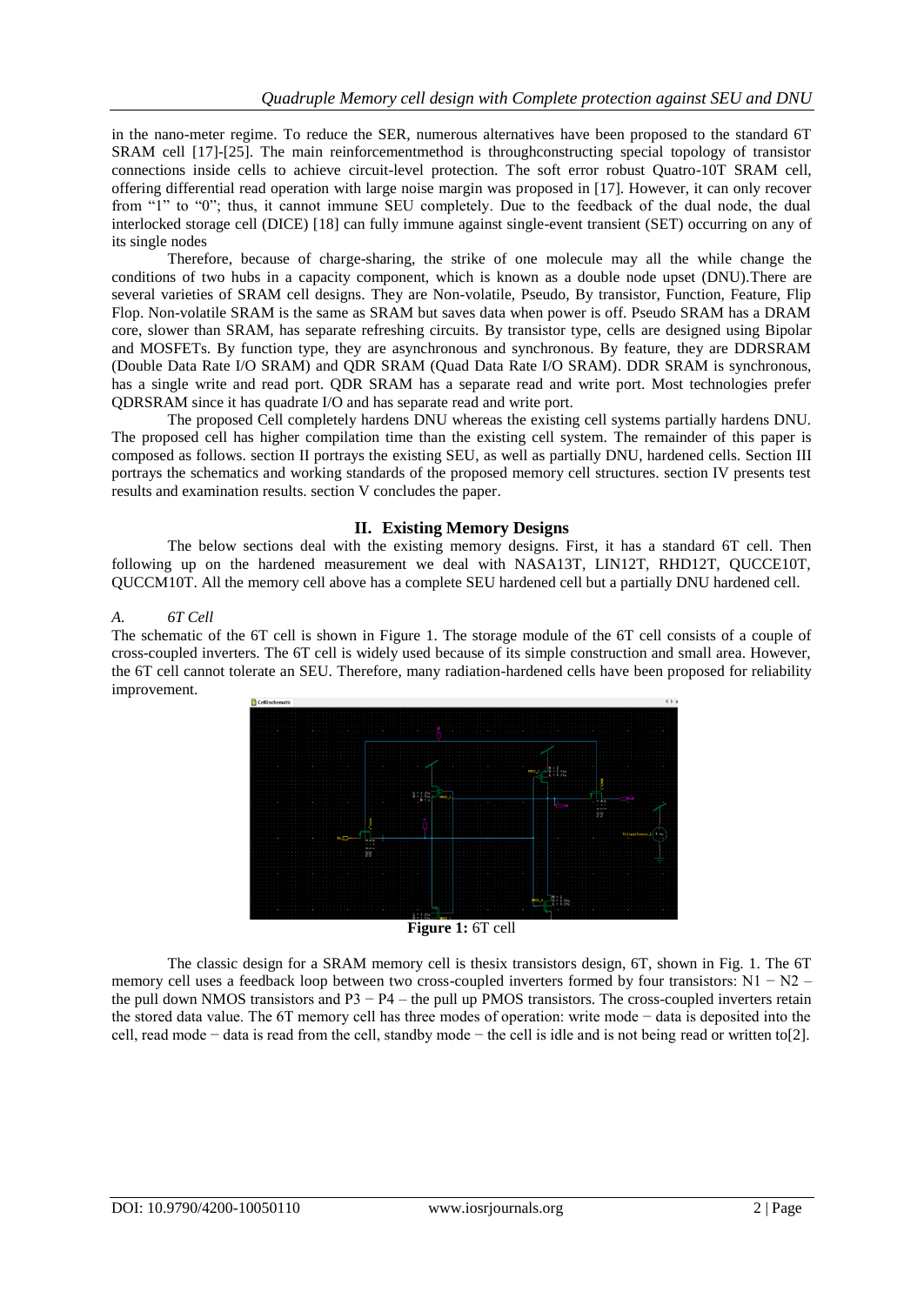

**Figure 2:** Simulation Result of 6T cell Design

## *B. NASA13T Cell*

The schematic of the NASA13T [2] cell is shown in Figure3. The module is an improvised version of the 6T cell. It suffers from a large area and power dissipation and cannot tolerate SEU for large energy particles. The module is of two parts, the upper part is the storage module and the lower part is for protecting values. It has a high read and write access time.





**Figure 4:** Simulation Results of NASA13T cell Design

The design offers low power consumption, high level of soft error tolerance, high read cell stability and fast write time performance. The design was optimized to achieve maximum advantages in comparison with other hardened SRAM designs. Temperature dependence and voltage scaling have been analysed for design performance [2].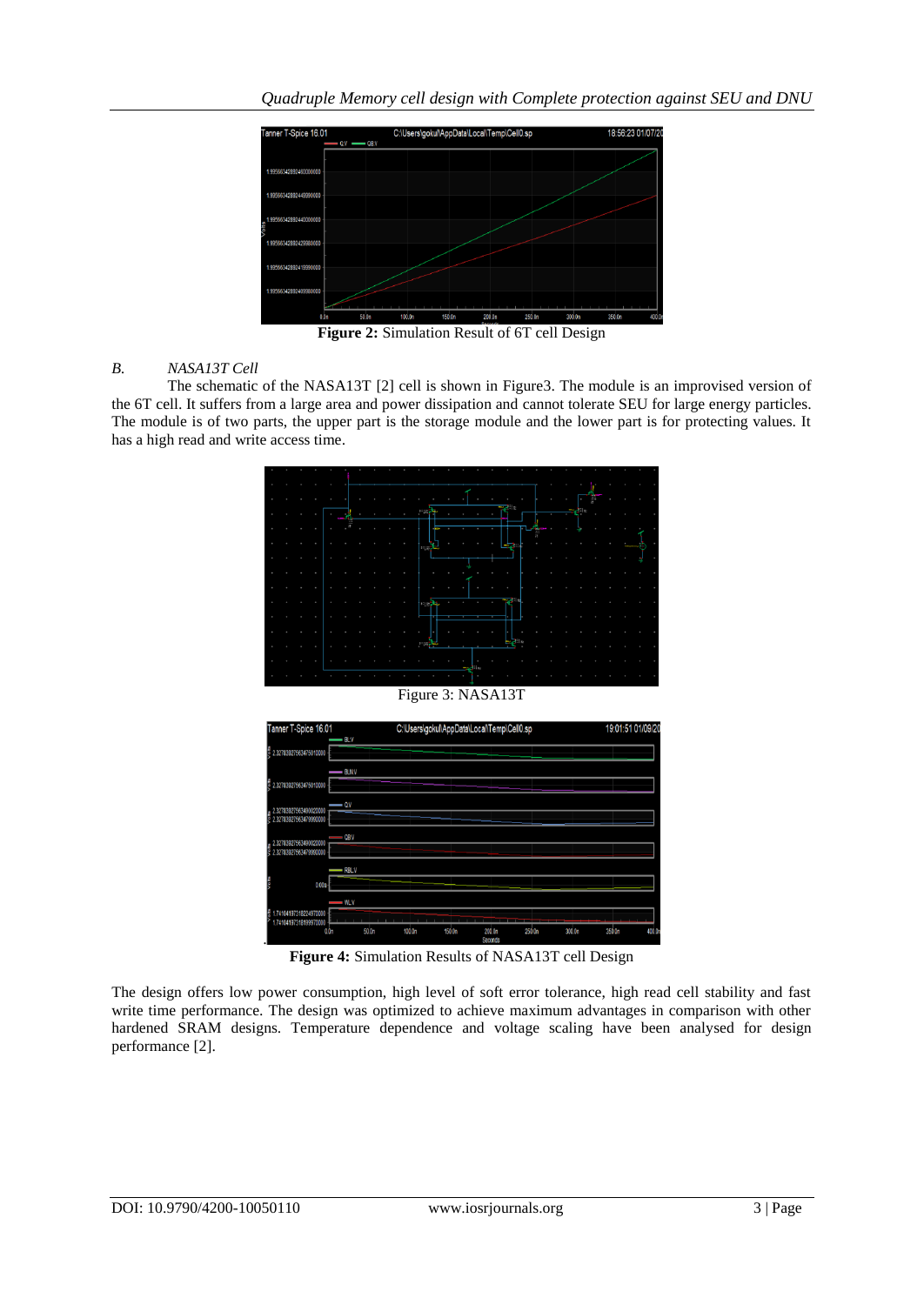# *C. LIN12T*



The Schematic of LIN12T[1] cell is shown in Figure 5.

#### **Figure 5**: LIN12T



**Figure 6:** Simulation Results of LIN12T cell Design

The module is an improvised version of the NASA13Tcell. It suffers from a large area and power dissipation and can completely tolerate SEU. It uses two storage nodes (Q, Qn) and (S0, S1). Only one pair of the module is DNU hardened.The source and drain terminals of access transistors N5 and N6 connect bit lines (BL and BLN) and storage nodes (Q and QN). Moreover, gate terminals (S0 and S1) of cross-coupled transistors P1 and P4 are also storage nodes, which increase the redundancy of nodes for SEU tolerance.

#### *D. RHD12T*

 The Schematic of RHD12T[4] cell is shown in Figure 7. The module is an improvised version of the LIN12Tcell. It has less area and power consumption and can completely tolerate SEU. It uses two storage nodes (Q, Qn) and (S0, S1). Only one pair of the module is DNU hardened. SEU is completely hardened using feedback loops.



**Figure 7:** RHD12T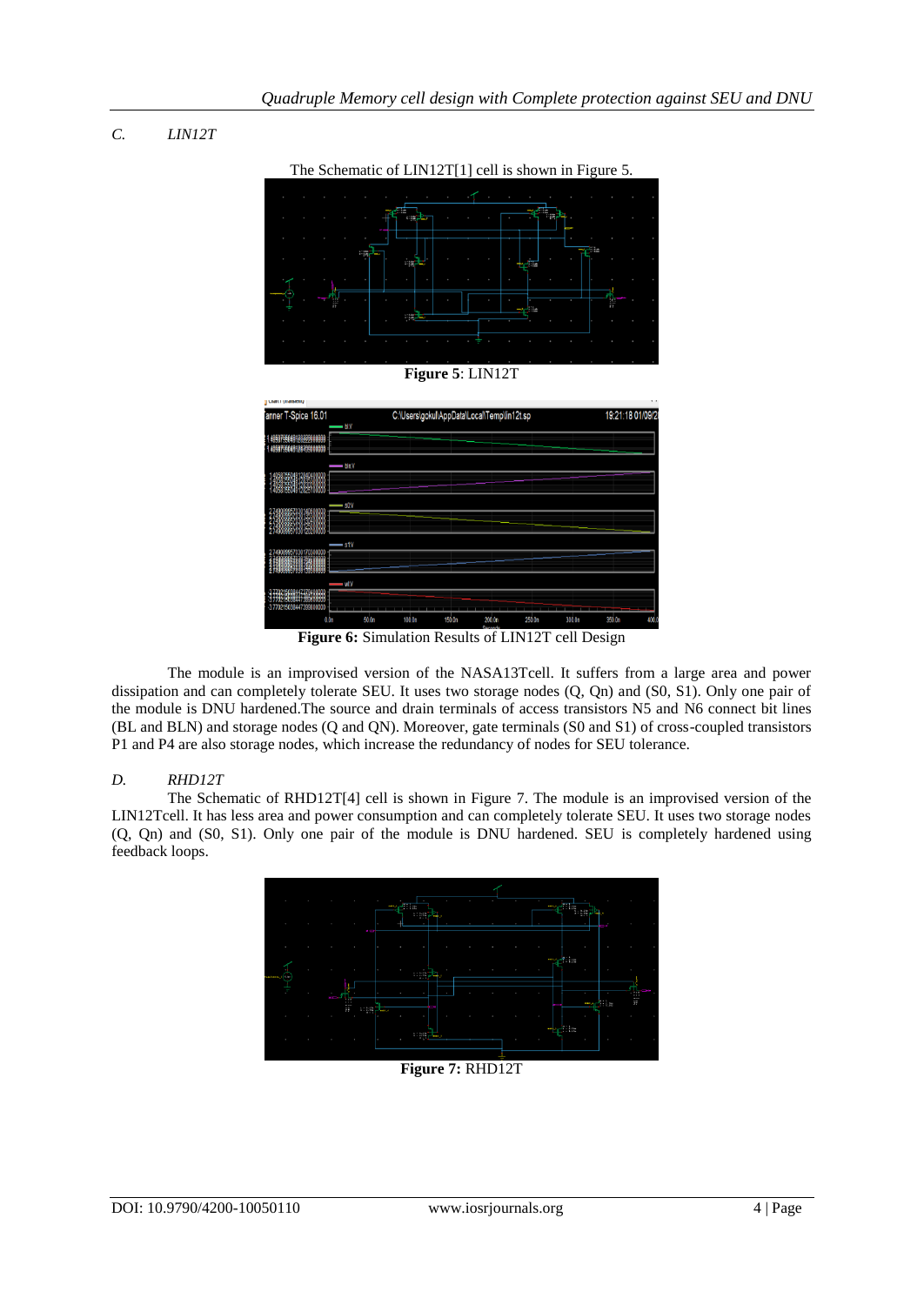

**Figure 8**: Simulation Results of RHD12T cell Design

SEU recovery behaviour analysis at circuit level under the assumption of  $ON = 0$ ,  $O = 1$ ,  $SO = 0$ , and  $S1 = 1$  are given without considering layout information. By analysing the off/on states of all transistors in Fig. 4 when the corresponding nodes were hit, it can be concluded that if an upset occurs on node S0, S1, Q or even node pairs S0–S1, RHD12T [7]memorycell can holdits originalvalue.For example, if an upset occurs on node S0, the state of node S0 will be changed from 0 to 1 which temporarily turns off transistors P1 andP2, but this changecannot furtheraffectthe off/onstates of other transistors. In

other words, nodes S1, Q, and QN hold its originalstate,whichconfirmsthatRHD12TSRAMcellcan hold its correct value after encountering particle strike. However, if an upset occurs on node QN, at circuit level analysis, node QN changes its state to 1 (in layout level design, it has been made very difficult to change to 1 shown in next section). Analysing the off/on states of all transistors in RHD12, we can see that all transistors have a chance to change its off/on state, which finally makes RHD12 upset [4][8].

## *E. QUCCE10T*

The Schematic of QUCCE10T[6] cell is shown in Figure 9.

The module is an improvised version of the RHD12Tcell. It has less area and power consumption and can completely tolerate SEU. It has four storage nodes(A, Q, Qn, B). It acts as a feedback loop  $(A>Q>Qn>B>A)$ . DNU is not hardened. It has a high read and write access time.



**Figure 9**: QUCCE10T

The QUCCE 10T memory cell has four storage nodes A, Q, QN and B. The output nodes, Q and QN, are connected to the bit lines BL and BLB through pass gates N5 and N6, respectively. The two access transistors N5 and N6 are controlled by word line WL and will be enabled when WL is at high logic state. The stored '0' state for the proposed QUCCE 10T cell is taken into consideration [6].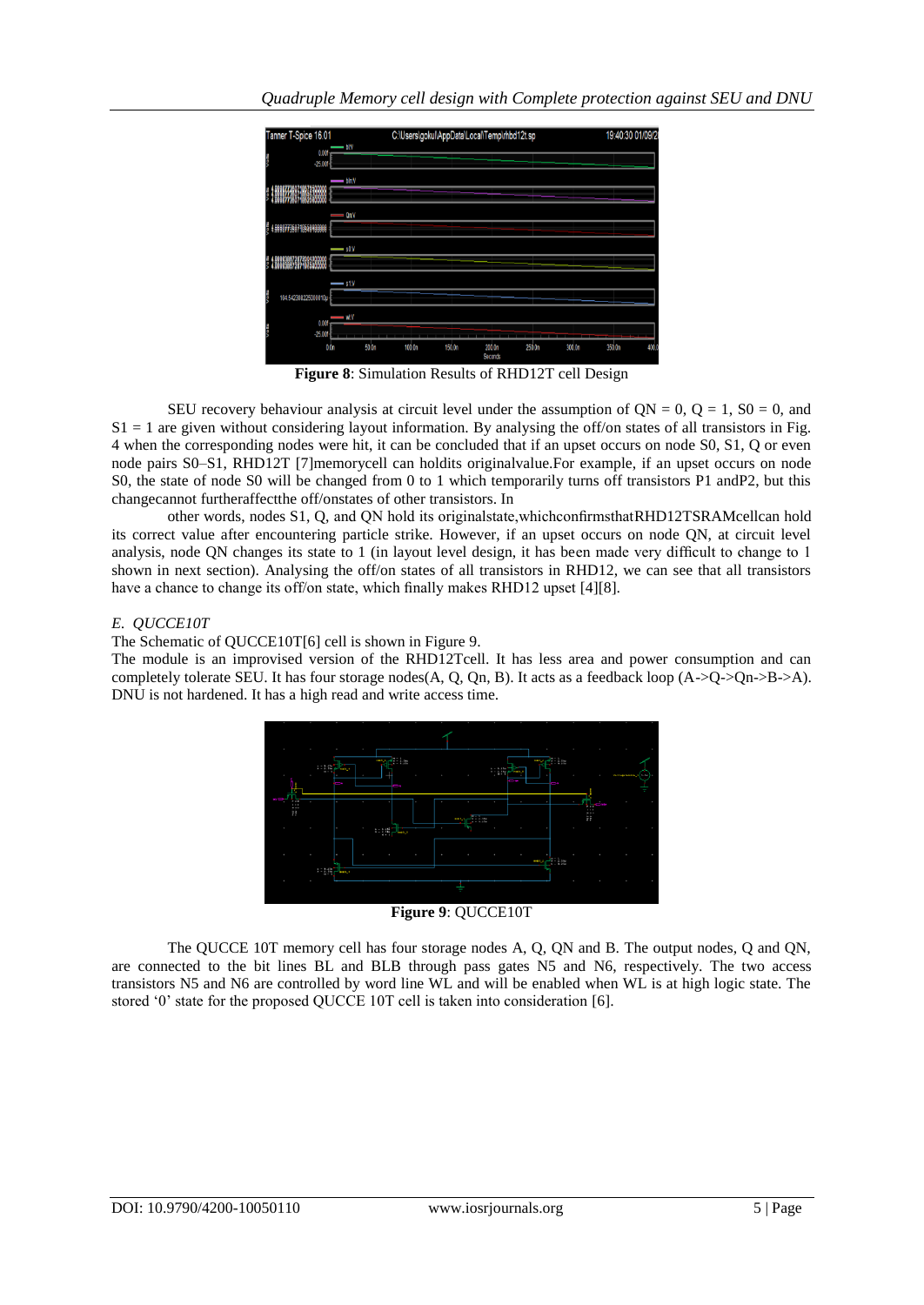

**Figure 10:** Simulation Results of QUCCE10T cell Design







**Figure 11:** QUCCM10T

The module is an improvised version of the QUCCE10Tcell. It has less area and power consumption and can completely tolerate SEU. It has four interlocked input split-inverters and nodes namely I1, I2, I3, I4. It has a high read and write access time. Based on RHBD(Radiation hardening by design) it reduces SEU & DNU. DNU is hardened for non- adjacent nodes and one adjacent node (I2, I3).

| Tanner T-Spice 16.01                           |                        |                    |        |        |        | C:\Users\gokul\AppData\Local\Temp\Cell0.sp |        |                 |                | 20:13:27 01/07/20 |        |
|------------------------------------------------|------------------------|--------------------|--------|--------|--------|--------------------------------------------|--------|-----------------|----------------|-------------------|--------|
| 99566342892400030000<br>1.99566342892300040000 | — ELV                  |                    |        |        |        |                                            |        |                 |                |                   |        |
| 1.9956634289240003000<br>1.9956634289230004000 | $-$ BLN:V              |                    |        |        |        |                                            |        |                 |                |                   |        |
| 1.9956634289249997000                          | $=$ 11.V               |                    |        |        |        |                                            |        |                 |                |                   |        |
| 1.9956634289224999000                          | $-$ 12V                |                    |        |        |        |                                            |        |                 |                |                   |        |
| 1.9956634289249997000                          |                        |                    |        |        |        |                                            |        |                 |                |                   |        |
| 1.9956634289249997000                          | $\frac{1}{2}$          |                    |        |        |        |                                            |        |                 |                |                   |        |
| 1.9956634289249997000                          | $\longrightarrow$ 14:V |                    |        |        |        |                                            |        |                 |                |                   |        |
|                                                | $-$ WLV                |                    |        |        |        |                                            |        |                 |                |                   |        |
| -9.76730971789600310000                        | ----<br>121.0n         | 122.0 <sub>n</sub> | 123.0n | 124.0n | 125.0n | 126.0n<br>Seconds                          | 127.0n | -----<br>128 On | ____<br>129.0n | 130.0n            | 131.0n |

**Figure 12:** Simulation Results of QUCCM10T cell Design

The normal operations of the proposed QCCM10T cell are described as follows. Let us first consider the case of writing 1. Before the normal write operation, owing to the writing circuitry,  $BL = 1$  and  $BLN = 0$ . When WL = 1, the operation of writing 1 is executed. Transistors P1, N2, P3, and N4 are ON. Meanwhile, transistors N1, P2, N3, and P4 are OFF, so that the stored value is rightly changed to 1, and the operation of writing 1 is completed. Next, let us consider the case of reading 1. Before the normal read operation, owing to a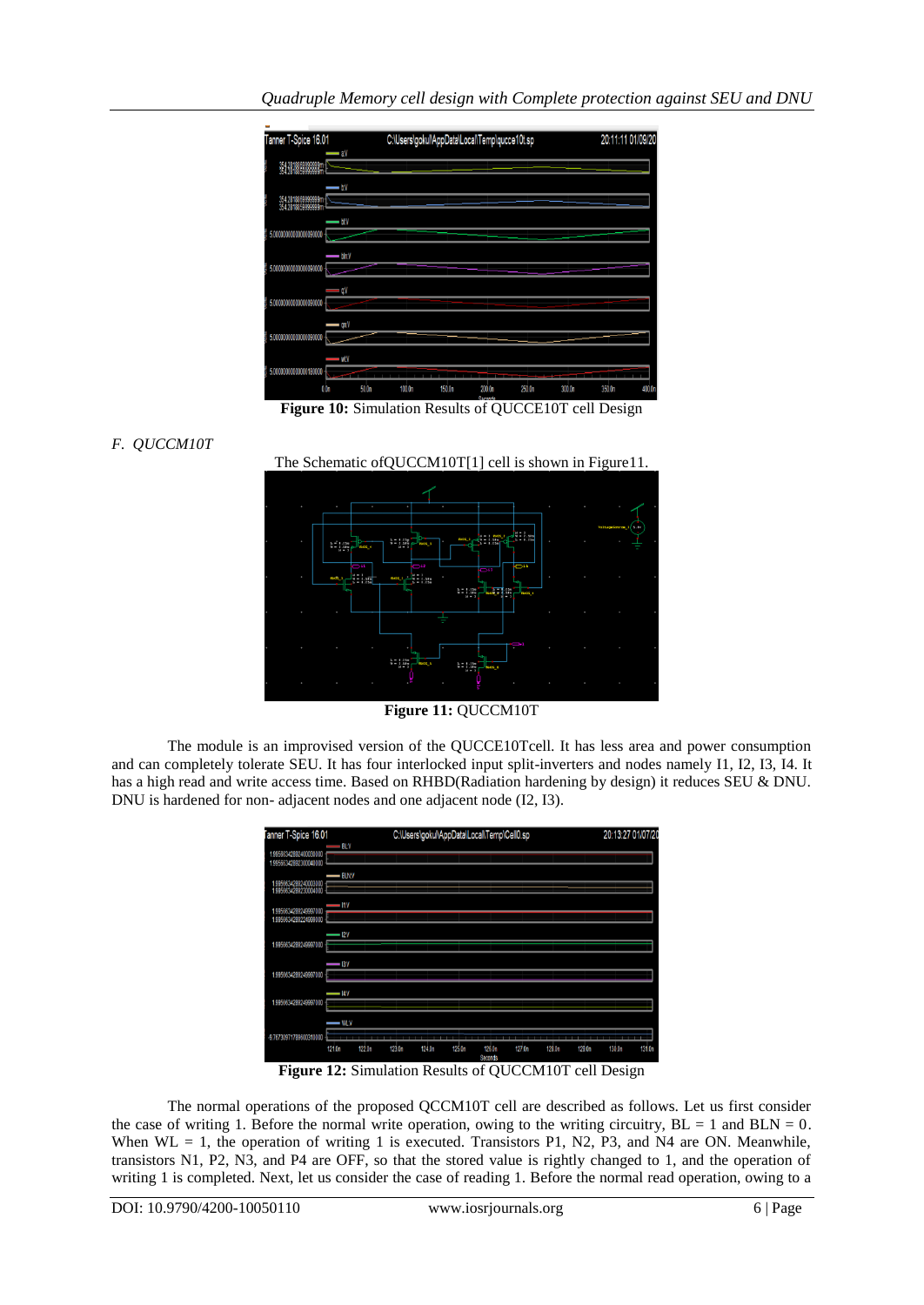pre-charge circuitry, the voltages of bit-lines BL and BLN will be set to 1. During the read operation,  $WL = 1$ , and access transistors N5 and N6 become ON immediately. Nodes I1, I2, I3, and I4 are keeping the stored values, and the voltage of BL does not change. However, the voltage of BLN decreases due to the discharge operation through N4. BL and BLN are directly connected to a differential sense amplifier, and once the voltage difference between BL and BLN becomes a constant value, the read operation is completed and 1 is read out. Note that, similar scenarios can be observed when writing/reading 0. The simulation results of normal operations of the proposed QCCM10T cell are shown in FIGURE 5. It can be seen that "write 0, read 0, write 1, and read 1" operations are correctly executed. Next, the fault tolerance principle of the proposed QCCM10T cell is described. To illustration, we consider the case of a 1 being stored in the cell (i.e.,  $I1 = I3 = 1$  and  $I2 = I4$ = 0). In the next section, we discuss the SEU-tolerance principle and the DNU-tolerance principle, respectively [1].

#### **III. Proposed Memory Design**

The below diagram represents the schematic view of proposed cell design. It is an improvised version of QUCCM10T cell with the introduction of buffer in the I1 & I4 nodes which completely hardens DNU.



**Figure 13:** BQCCM10T cell design

Transistors N5 and N6 are used for access operations and their gate terminals are connected to wordline(WL). BL and BLN are bit-lines. I1, I2, I3, and I4 are storage nodes for keeping values. FIGURE 7 shows the schematic of the proposed cell. When WL is high (WL  $= 1$ ), the access transistors are ON, allowing read/write operations to be executed. When WL is low (WL = 0), the cell keeps the stored values.

The normal operations of the BQCCM10T cell are described as follows. Let us first consider the case of writing 1. Before the normal write operation, owing to the writing circuitry,  $BL = 1$  and  $BLN = 0$ . When WL  $= 1$ , the operation of writing 1 is executed. Transistors P1, N2, P3, and N4 are ON. Meanwhile, transistors N1, P2, N3, and P4 are OFF, so that the stored value is rightly changed to 1, and the operation of writing 1 is completed. Next, let us consider the case of reading 1. Before the normal read operation, owing to a pre-charge circuitry, the voltages of bit lines BL and BLN will be set to 1. During the read operation,  $WL = 1$ , and access transistors N5 and N6 become ON immediately.

Nodes I1, I2, I3, and I4 are keeping the stored values, and the voltage of BL does not change. However, the voltage of BLN decreases due to the discharge operation through N4. BL and BLN are directly connected to a differential sense amplifier, and once the voltage difference between BL and BLN becomes a constant value, the read operation is completed and 1 is readout. Note that, similar scenarios can be observed when writing/reading 0. The simulation results of normal operations of the proposed cell are shown in FIGURE 8. It can be seen that "write 0, read 0, write 1, and read 1" operations are correctly executed. Next, the tolerance principle of the proposed cell is described. For illustration, we consider the case of a 1 being stored in the cell (i.e.,  $I1 = I3 = 1$  and  $I2 = I4 = 0$ ). In the next section, we discuss the SEU-tolerance principle and the DNUtolerance principle, respectively.

#### A. SEU Tolerance Principle

Case 1: I1 is affected,since it is affected it changes from one to zero, hence Transistor terminals N2 & N4 are OFF. I3 is not affected since P2 & P4 are still OFF. P1 is still ON & N1 is still OFF so a strong 1 can neutralize a weak 0 in I1. Thus, it automatically recovers from SEU.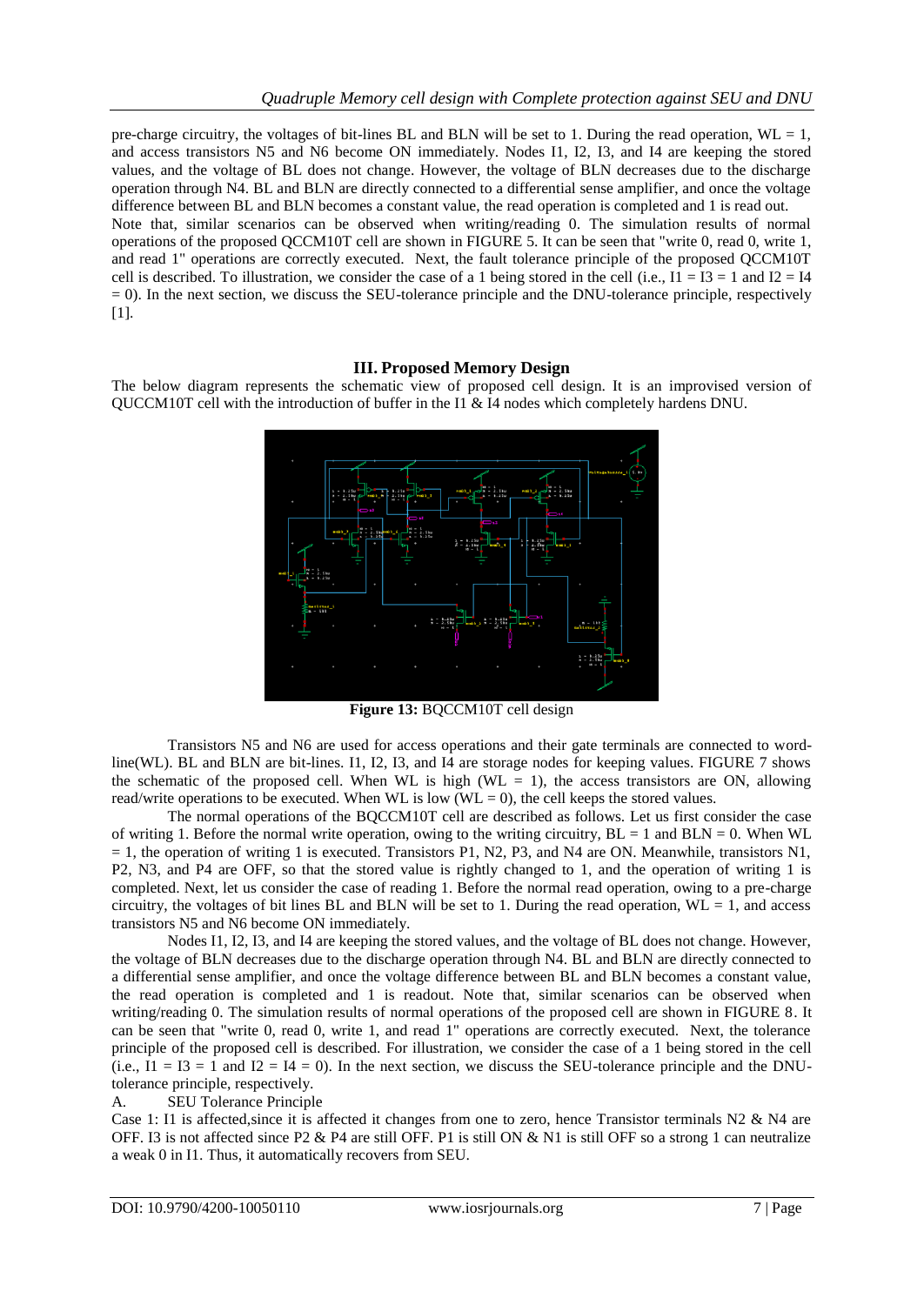Similarly, in case, I3 is affected, Transistor terminals P2 & P4 changes from OFF to ON. I1 is not affected since N2 is ON. I4 is temporarily put to 1 (weak 1) as P4 is ON since I1 is not affected N2 is ON. I2 is not affected too since weak 1 from P2 does not affect strong zero. Henceforth N3 changes to one. Thus, self-recovery of SEU is done.

#### B. DNU Tolerance Principle

It can be applied to six nodes of pairs  $(11, 12)$ ,  $(11, 13)$ ,  $(11, 14)$ ,  $(12, 13)$ ,  $(12, 14)$ ,  $(13, 14)$ . The proposed design can completely harden DNU. It hardens DNU even in adjacent nodes with the help of buffer circuits.

When I2 & I3 is affected. P1 & P3 are OFF and P2 & P4 are ON. So N1, N2, N3, N4 are not affected. Therefore I1, I2 is determined. I1 is still ON which makes N4 ON. Here P4 is temporarily ON (weak one), once N4 is ON and I4 is determined, strong Zero of I4 overcomes weak one of P4 and makes P4 OFF. Similarly, I1 is One and N2 is ON which has a strong zero. So strong Zero neutralizes weak 1 of P2 and P2 is made OFF. Thus, I2 is put to zero. I3 self recovers from DNU with the help of RHBD design.

| <b>CELL</b>          | <b>DISADVANTAGES</b>                               |
|----------------------|----------------------------------------------------|
| NASA13T Cell         | Cannot tolerate SEU for large<br>energy particles. |
| LIN12T Cell          | Largearea and power consumption.                   |
| RHD12T Cell          | DNU is partially hardened.                         |
| <b>OUCCE10T Cell</b> | DNU is nothardened.                                |
| <b>OUCCM10T Cell</b> | DNU is partially hardened.                         |
| <b>BOCCM10T Cell</b> | High compilation time.                             |
| - -                  |                                                    |



**Figure 14:** Disadvantage Table

**Figure 15:** Simulation result for BQCCM10T cell design

Similarly, in the case of I1 & I2. I1 & I2 is affected, so the transistor terminals P1, P3, N2, N4 changes from ON to OFF. With the help of separate buffer circuits connected to I1 & I4 node. Buffer connected to Node I1 has strong One which flows to N2 terminals that can neutralize weak zero and thus make N2 ON. Similarly, Buffer connected to the I4 node has a strong Zero that can neutralize the weak one of the P3 terminal and thus makes P3 ON. Thus, I1 and I2 are determined. With the help of Strong One from N2 terminal I1 is recovered, thus P1 is ON. I2 is self-recovered from DNU with the help of RHBD design.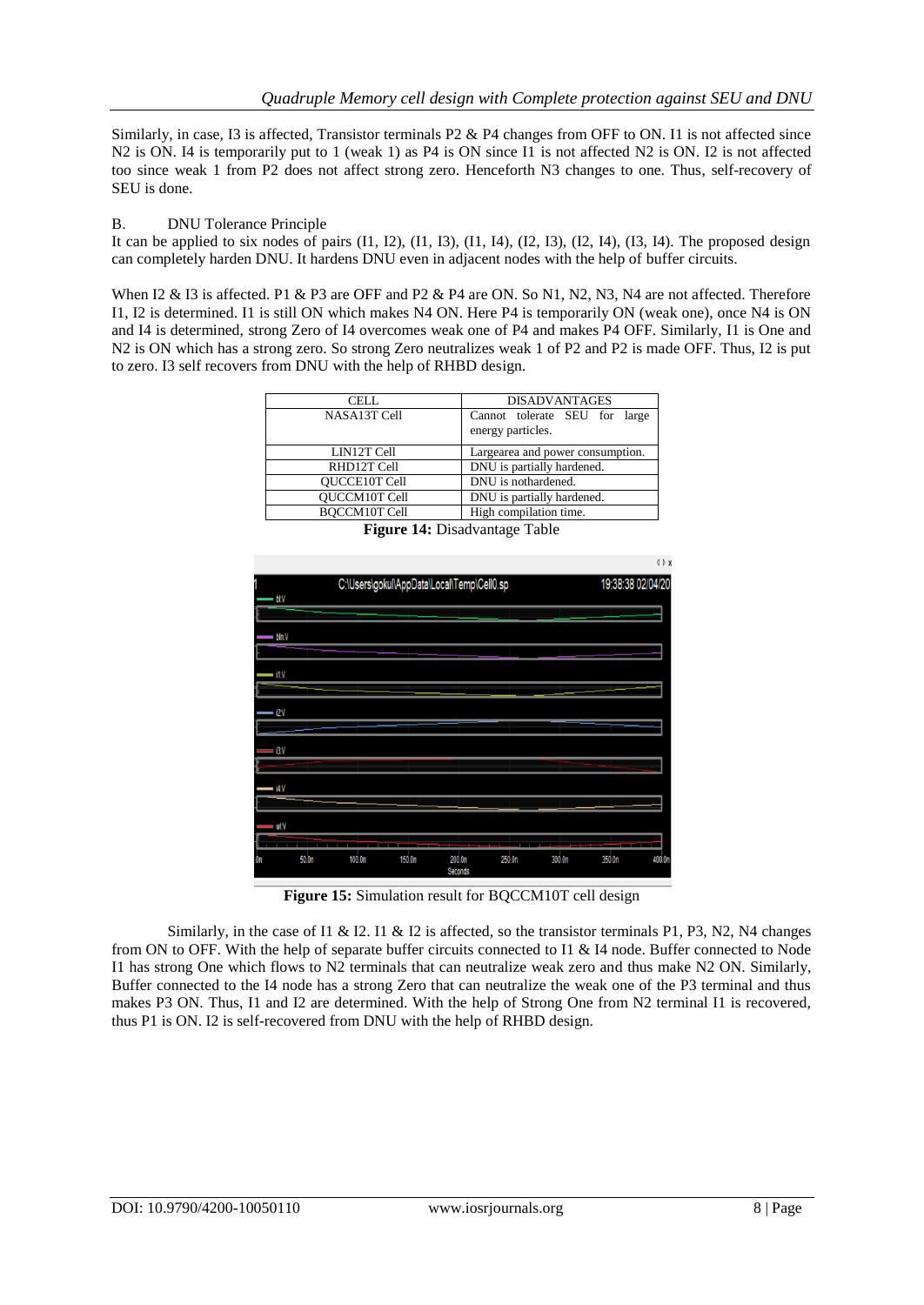| Simulation Status               |  |                                                          |  |                |  |              | -- - - |
|---------------------------------|--|----------------------------------------------------------|--|----------------|--|--------------|--------|
| Input file: Cell0.sp            |  |                                                          |  |                |  |              |        |
| Progress: Simulation completed  |  |                                                          |  |                |  |              |        |
|                                 |  |                                                          |  |                |  |              |        |
|                                 |  | Total nodes: 21 Active devices: 12 Independent sources:  |  |                |  | $\mathbf{0}$ |        |
|                                 |  | Total devices: 15 Passive devices: 2 Controlled sources: |  |                |  | $\mathbf{0}$ |        |
|                                 |  |                                                          |  |                |  |              |        |
| Parsing                         |  |                                                          |  | $0.30$ seconds |  |              |        |
| Setup                           |  |                                                          |  | $0.05$ seconds |  |              |        |
|                                 |  | DC operating point 0.00 seconds                          |  |                |  |              |        |
| Transient Analysis 0.05 seconds |  |                                                          |  |                |  |              |        |
| Overhead                        |  |                                                          |  | 0.97 seconds   |  |              |        |
| Total                           |  |                                                          |  | $1.36$ seconds |  |              |        |
|                                 |  | Simulation completed with 7 Warnings                     |  |                |  |              |        |
|                                 |  |                                                          |  |                |  |              |        |

**Figure 16:** Result of BQCCM10T cell Design

#### **IV. Result**

The following is the compilation results of ProposedMemory cell Design QUCCM10T, QUCCE10T, RHD12T, LIN12T, NASA13T, 6Tcell designs. Though the proposed cell BQCCM10T has higher compilation time, it completely hardens Double-Node Upset(DNU) and Single Event Upset (SEU).

| Memory cell Design                                                                                            | <b>Compilation Time</b> |  |  |  |  |
|---------------------------------------------------------------------------------------------------------------|-------------------------|--|--|--|--|
| 6Т                                                                                                            | $0.79$ sec              |  |  |  |  |
| NASA13T                                                                                                       | $0.61$ sec              |  |  |  |  |
| LIN12T                                                                                                        | $0.69$ sec              |  |  |  |  |
| RHD12T                                                                                                        | $1.12$ sec              |  |  |  |  |
| <b>OUCCE10T</b>                                                                                               | $0.68$ sec              |  |  |  |  |
| <b>OUCCM10T</b>                                                                                               | $0.45$ sec              |  |  |  |  |
| Proposed Cell                                                                                                 | 1.36sec                 |  |  |  |  |
| 1955 – 1956 – 1956 – 1956 – 1956 – 1956 – 1956 – 1956 – 1956 – 1956 – 1956 – 1956 – 1956 – 1956 – 1956 – 1956 |                         |  |  |  |  |

**Figure 17:** Compilation Result Table

#### **V. Conclusion**

In this paper, a novel quadruple memory cell design namely BQCCM10T has been proposed. It completely hardens SEU and DNU with the help of buffering mechanisms. It has high reliability and can be much effectively used for applications such as nuclear, aerospace, and high reliable appliance.

#### **References**

- [1]. Aibin Yan, Jun Zhou, Yuanjie Hu, Jie Cui, Zhengfeng Huang, Patrick Girard, and Xiaoqing Wen, "Novel Quadruple Cross-Coupled Memory Cell Designs with Protection against Single Event Upsets and Double-Node Upsets," in IEEE Access 2017 Citation information: DOI 10.1109/ACCESS.2019.2958109.
- [2]. Y. Shiyanovskii, A. Rajendran, and C. Papachristou, "A Low Power Memory Cell Design for SEU Protection against Radiation Effects," in Proc. Conf. Adaptive Hardware Syst., Erlangen, Germany, 2012, pp. 288-295.
- [3]. D. Lin et al., "A Novel Highly Reliable and Low-Power Radiation Hardened SRAM Bit-cell Design," IEICE Electron. Express, vol. 15, no. 3, pp. 1-8, Feb. 2018, DOI: org/10.1587/elex.15.20171129.
- [4]. C. Qi, L. Xiao, T. Wang, J. Li, and L. Li, "A Highly Reliable Memory Cell Design Combined with Layout-Level Approach to Tolerant Single-Event Upsets," IEEE Trans. Device Mater. Reliab., vol. 16, no. 3, pp. 388-395, Jul. 2016, DOI: 10.1109/TDMR.2016.2593590.
- [5]. [C. Hu, S. Yue, and S. Lu, "Design of A Novel 12T Radiation Hardened Memory Cell Tolerant to Single Event Upsets (SEU)," in Proc. IEEE 2nd Int. Conf. Integr. Circuits Microsyst, Nanjing, China, Jan. 2017, pp. 182-185.
- [6]. J. Jiang, Y. Xu, W. Zhu, J. Xiao, and S. Zou, "Quadruple Cross-Coupled Latch-Based 10T and 12T SRAM Bit-Cell Designs for Highly Reliable Terrestrial Applications," IEEE Trans. Circuits Syst. I, Reg. Papers, vol. 66, no. 3, pp. 967-977, Oct. 2019, DOI: 10.1109/TCSI.2018.2872507.
- [7]. C. Peng et al., "Radiation-Hardened 14T SRAM Bit cell with Speed and Power Optimized for Space Application," IEEE Trans. Very Large-ScaleInteger. (VLSI) Syst., vol. 27, no. 2, pp. 407-415, Nov. 2019, DOI: 10.1109/TVLSI.2018.2879341.
- [8]. J. Guo et al., "Novel Radiation-Hardened-by-Design (RHBD) 12T Memory Cell for Aerospace Applications in Nanoscale CMOS Technology,‖ IEEE Trans. Very Large-ScaleInteger. (VLSI) Syst.,vol. 25, no. 5, pp. 1593-1600, Jan. 2017, DOI: 10.1109/TVLSI.2016.2645282.
- [9]. V. Ferlet-Cavrois, L. W. Massengill, and G. Pascale, "Single event transients in digital CMOS—A review," IEEE Trans. Nucl. Sci., vol. 60, no. 3, pp. 1767–1790, Mar. 2013.
- [10]. R. Saeidi, M. Sharifkhani, and K. Hajsadeghi, "Statistical analysis of read static noise margin for near/sub-threshold SRAM cell," IEEE Trans. Circuits Syst. I, Reg. Papers, vol. 61, no. 12, pp. 3386–3393, Dec. 2014.